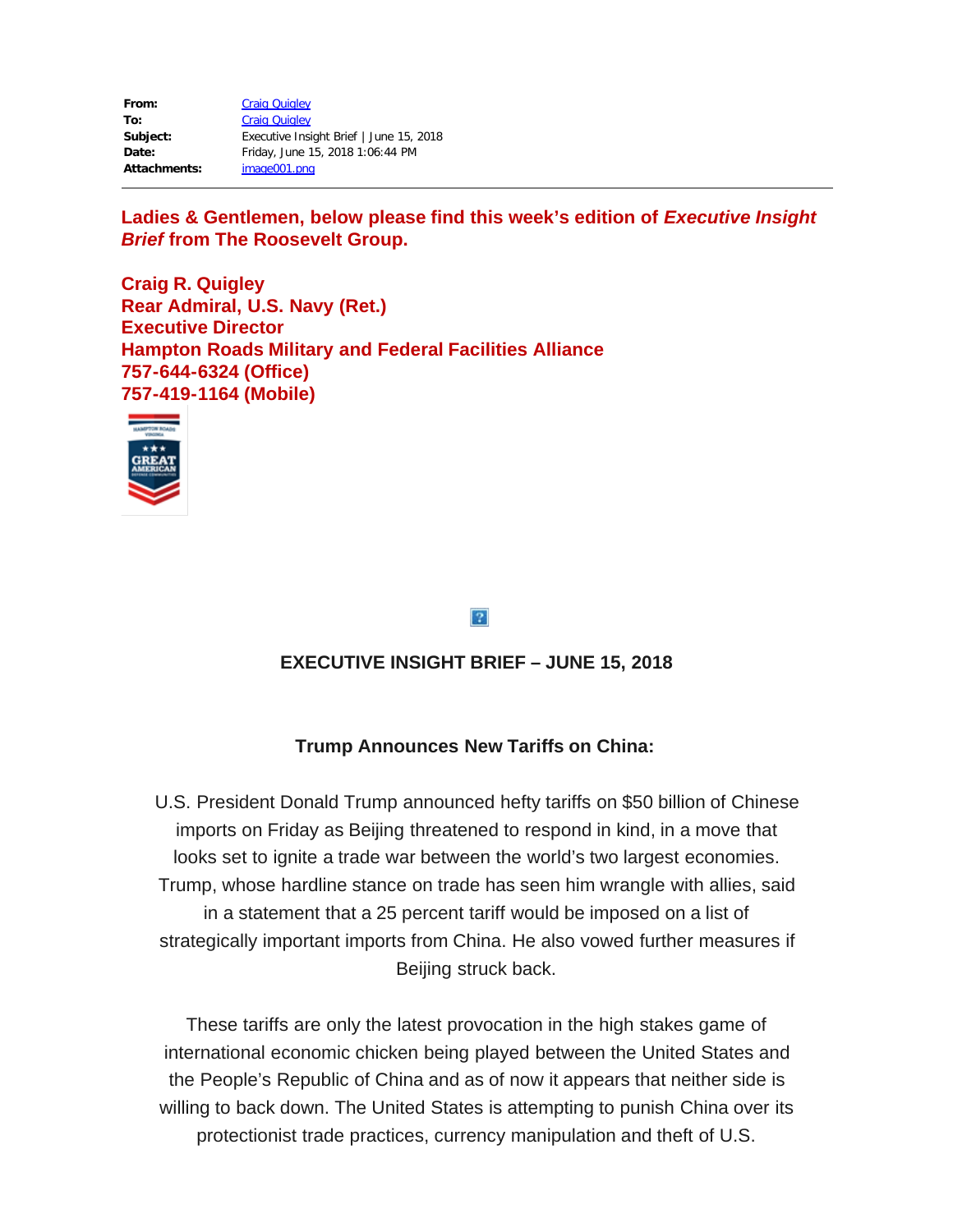intellectual property. Read [More.](https://rooseveltdc.us12.list-manage.com/track/click?u=322456b7b4ad08c1b4904c407&id=3c53f82870&e=5c6d0a3b33)

## **Singapore Summit:**

Following the historic Singapore Summit between President Donald Trump and Kim Jong-Un, President Trump announced that the U.S. would be stopping joint military exercises with South Korea. The initial announcement was later confirmed by a senior US [official.](https://rooseveltdc.us12.list-manage.com/track/click?u=322456b7b4ad08c1b4904c407&id=093c48bed9&e=5c6d0a3b33)

On Thursday at a news conference in Seoul, South Korea, Secretary of State Mike Pompeo announced that the United States would stick to Trump's demands for North Korea to get rid of its nuclear weapons and that the United Nations [sanctions](https://rooseveltdc.us12.list-manage.com/track/click?u=322456b7b4ad08c1b4904c407&id=e0a789df09&e=5c6d0a3b33) would remain in place until North Korea accomplished "complete denuclearization."

## **Raytheon Acquires F-35 contract:**

In an interesting turn of events, the major electronics and radar systems company, [Raytheon](https://rooseveltdc.us12.list-manage.com/track/click?u=322456b7b4ad08c1b4904c407&id=f019e7c0c2&e=5c6d0a3b33), has snagged a major [systems](https://rooseveltdc.us12.list-manage.com/track/click?u=322456b7b4ad08c1b4904c407&id=53e6434d01&e=5c6d0a3b33) contract for producing distributed aperture sights for the new F-35 fighter jets of the U.S. military. The contract was originally held by Northrop Grumman. The distributed aperture system, or DAS, is one of the Joint Strike Fighter's signature capabilities fusing high-resolution videos from the jet's six infrared cameras inside the helmet of the pilot and allowing the operator to identify and track targets in both day and night. When news articles talk about how the F-35's helmet allows the pilot to see through the bottom of the aircraft onto the ground below, that functionality is enabled by the DAS.

Additionally in F-35 news, the U.S. government is proceeding with plans to deliver the first  $F-35$  to [Turkey](https://rooseveltdc.us12.list-manage.com/track/click?u=322456b7b4ad08c1b4904c407&id=8cce49e092&e=5c6d0a3b33), with the country set to accept its first jet on June 21 despite opposition from some in Congress.

## **Microsoft Shops Maintenance Technology:**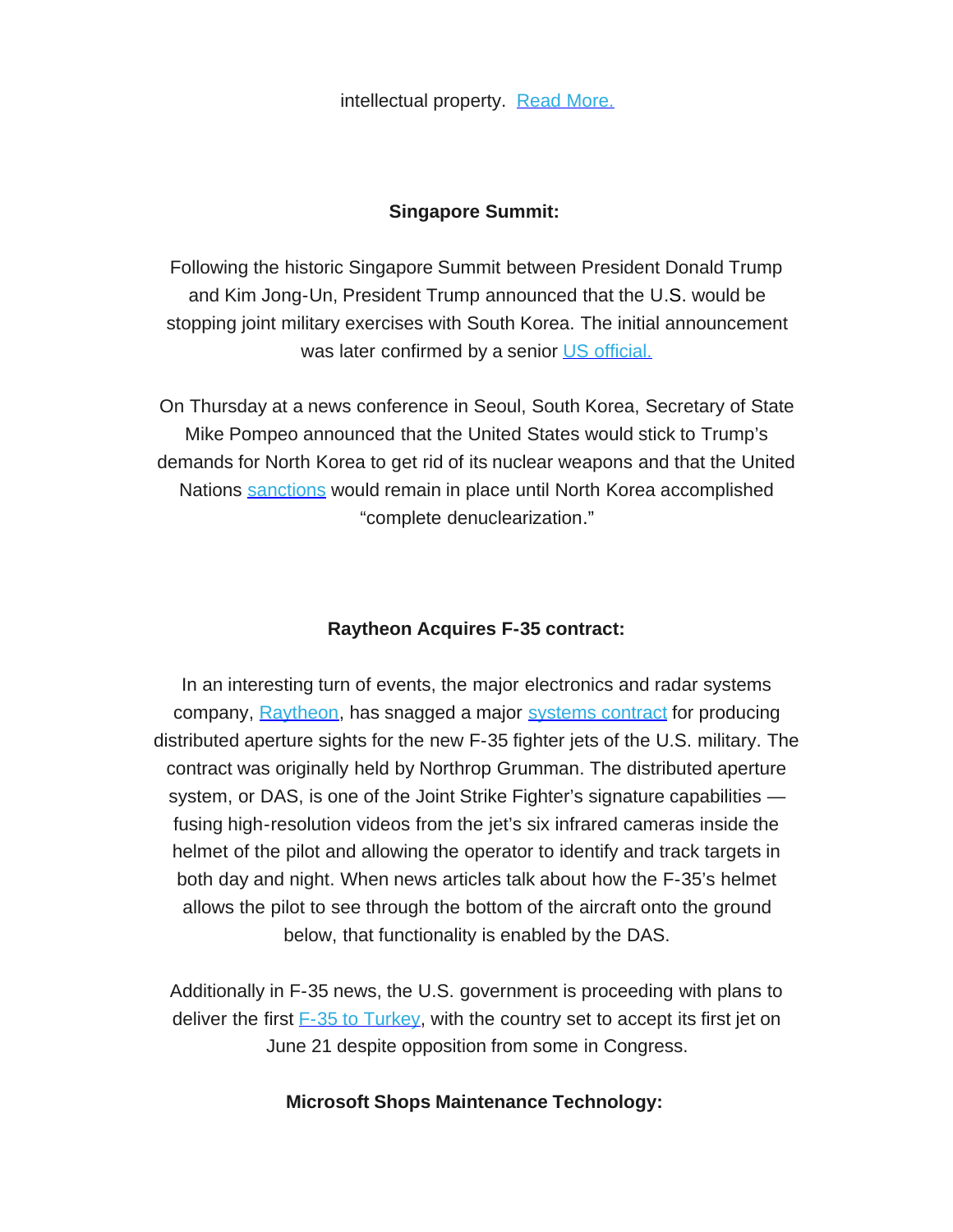In technology news, as the Pentagon shops for technology that can predict when its weapons might break, [Microsoft](https://rooseveltdc.us12.list-manage.com/track/click?u=322456b7b4ad08c1b4904c407&id=96d010888c&e=5c6d0a3b33) (MSFT) is shopping its artificial intelligence to defense decision makers in Washington.

This development comes as predictive artificial intelligence-driven maintenance technology is already being used by commercial airlines and being experimented with by the Air Force on its C-5 cargo planes and B-1 bombers. The proposed technology works by aggregating data from Rolls Royce engines and using machine learning to provide analytic insights on engine performance.

With the ability to predict when parts will break, this kind of software could modernize the current infrastructure and provide for proactive maintenance and increased readiness levels.

## **Virginia Primary:**

On Tuesday, the primaries of Virginia and South Carolina made several headlines. *[Virginia](https://rooseveltdc.us12.list-manage.com/track/click?u=322456b7b4ad08c1b4904c407&id=663e63865a&e=5c6d0a3b33)* Republicans turned bright red Tuesday, selecting the more-Trump-than-Trump Corey Stewart as their nominee to challenge Sen. Tim Kaine (D) as primary elections played out in congressional districts across the state.

In South Carolina, there were two headlines. Archie Parnell, a Democratic House candidate who lost the support of his party after he admitted to physically abusing his ex-wife in the 1970s, handily won a primary in [South](https://rooseveltdc.us12.list-manage.com/track/click?u=322456b7b4ad08c1b4904c407&id=c49e9aa2ea&e=5c6d0a3b33) [Carolina](https://rooseveltdc.us12.list-manage.com/track/click?u=322456b7b4ad08c1b4904c407&id=c49e9aa2ea&e=5c6d0a3b33) on Tuesday. South Carolina Rep. Mark Sanford lost the Republican nomination for his congressional seat to an opponent who attacked his criticism of President Trump. Read more [here.](https://rooseveltdc.us12.list-manage.com/track/click?u=322456b7b4ad08c1b4904c407&id=90b2b0f37e&e=5c6d0a3b33)

## **LOOK AHEAD**

On Monday, the Association of Defense Communities Annual Summit will kick off at the Washington Hilton. Check out the schedule of events and register,

[here.](https://rooseveltdc.us12.list-manage.com/track/click?u=322456b7b4ad08c1b4904c407&id=b947d4e7ad&e=5c6d0a3b33)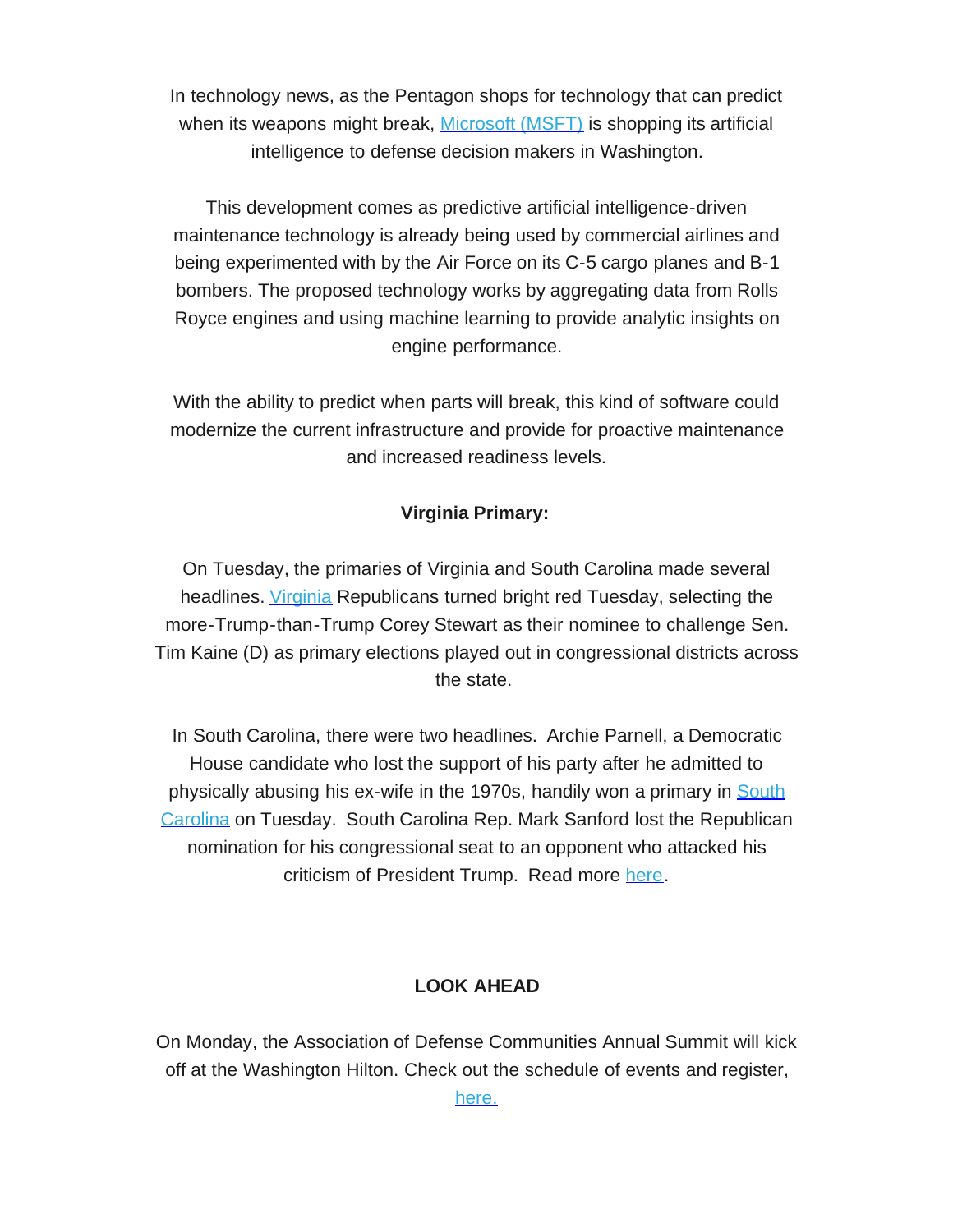# The House Armed Services Committee will have four hearings this [upcoming](https://rooseveltdc.us12.list-manage.com/track/click?u=322456b7b4ad08c1b4904c407&id=cc437f23d1&e=5c6d0a3b33) [week:](https://rooseveltdc.us12.list-manage.com/track/click?u=322456b7b4ad08c1b4904c407&id=cc437f23d1&e=5c6d0a3b33)

On Wednesday June 20th, "Military Health System Reform: Pain Management, Opioids Prescription Management and Reporting Transparency."

Thursday June 21st, there will be two hearings on "Military Technology Transfer: Threats, Impacts, and Solutions for the Department of Defense" and "Aviation Mishap Prevention—a Progress Report."

Friday June 22nd, there will be one hearing on *"*Space Situational Awareness: Whole of Government Perspectives on Roles and Responsibilities."

On **[Tuesday](https://rooseveltdc.us12.list-manage.com/track/click?u=322456b7b4ad08c1b4904c407&id=3ea1a94bba&e=5c6d0a3b33)**, The House Oversight and Government Reform and House Judiciary committees hold a joint hearing on "Oversight of the FBI and DOJ Actions in Advance of the 2016 Election."

On Wednesday, ahead of the NATO summit in Brussels, the Hudson Institute holds a [discussion](https://rooseveltdc.us12.list-manage.com/track/click?u=322456b7b4ad08c1b4904c407&id=76c2adb6e8&e=5c6d0a3b33) on NATO's efforts to "adapt to a new security environment characterized by disruptive technologies and hybrid warfare tactics."

Have a great weekend!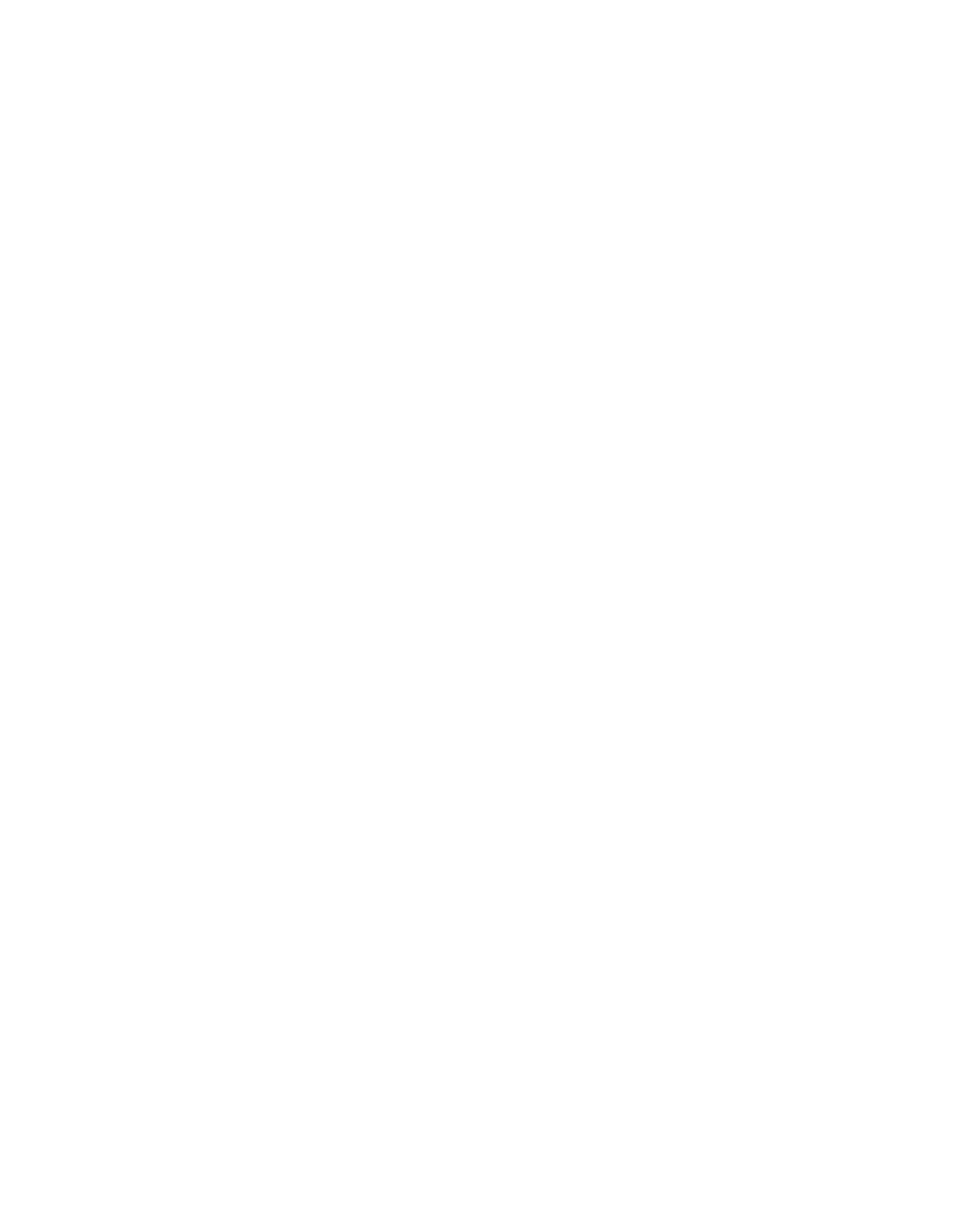| From:               | <b>Craig Quigley</b>                   |
|---------------------|----------------------------------------|
| To:                 | <b>Craig Quigley</b>                   |
| Subject:            | EXECUTIVE INSIGHT BRIEF   JUNE 8, 2018 |
| Date:               | Friday, June 8, 2018 9:36:08 PM        |
| <b>Attachments:</b> | image001.png                           |

Ladies & Gentlemen, below please find this week's edition of *Executive Insight Brief* **from The Roosevelt Group.**

**Craig R. Quigley Rear Admiral, U.S. Navy (Ret.) Executive Director Hampton Roads Military and Federal Facilities Alliance 757-644-6324 (Office) 757-419-1164 (Mobile)**



 $\overline{?}$ 

# **EXECUTIVE INSIGHT BRIEF | JUNE 8, 2018**

# **TOP STORIES**

## **TENSIONS BETWEEN ALLIES**

Today marks the start of the two-day G7 [summit](https://rooseveltdc.us12.list-manage.com/track/click?u=322456b7b4ad08c1b4904c407&id=bb72efba38&e=5c6d0a3b33) in Quebec among the leaders of the seven largest industrialized economies in the world. This is amidst tensions between many of the U.S.'s allies over the recent tariffs put in place by the Trump Administration last week. It is expected that Canada's Prime Minister, Justin Trudeau, and France's President, Emmanuel Macron, will sit down with President Trump, one on one, this weekend to express their concerns.

Tariffs are not the only thing increasing the feud between the U.S. and its allies. Earlier this morning, President Trump [told](https://rooseveltdc.us12.list-manage.com/track/click?u=322456b7b4ad08c1b4904c407&id=cc544d4b56&e=5c6d0a3b33) reporters that Russia should be invited to the summit after being suspended from the G8 in 2014 for its illegal annexation of Crimea. It was also announced that President Trump is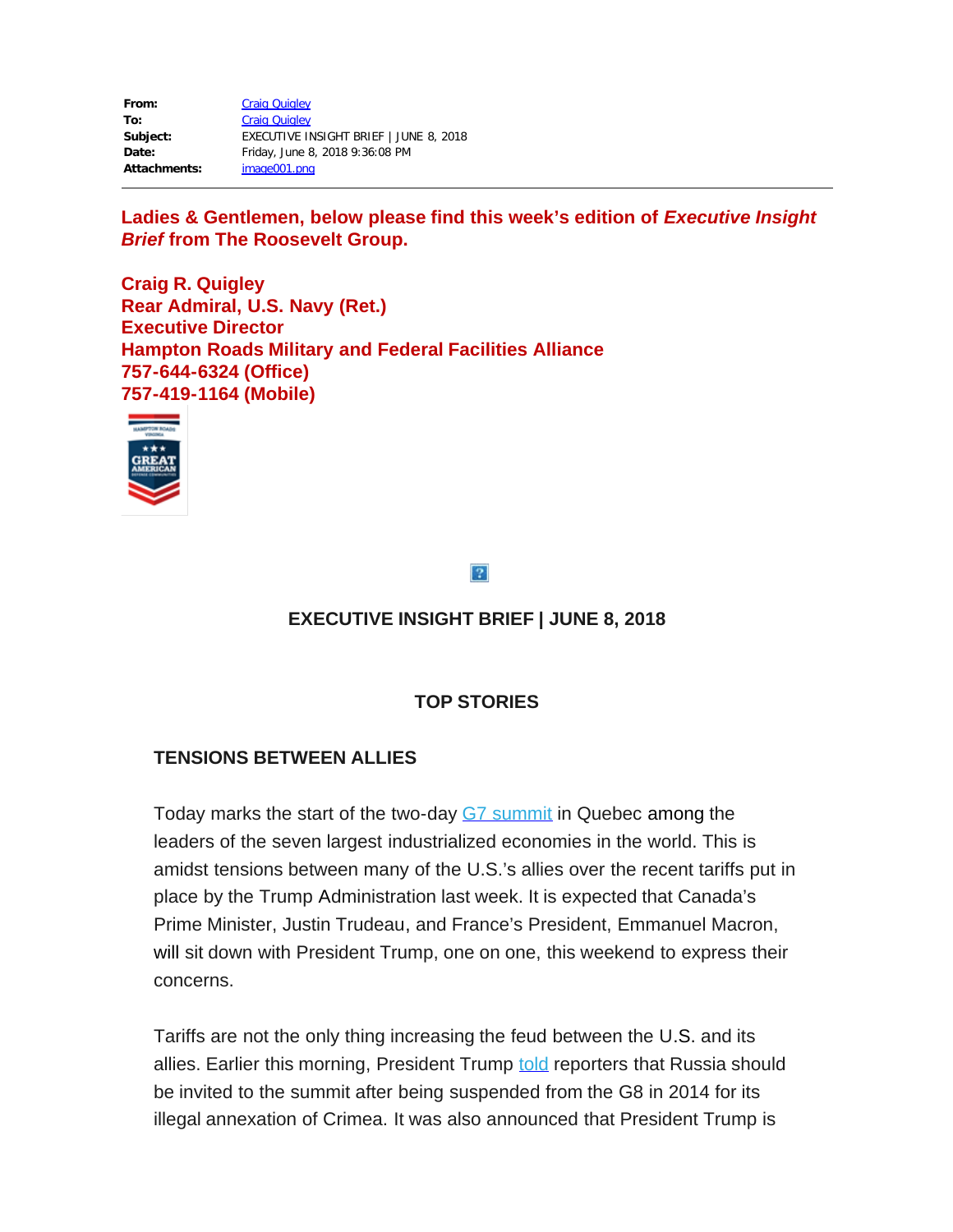planning on **[leaving](https://rooseveltdc.us12.list-manage.com/track/click?u=322456b7b4ad08c1b4904c407&id=b6dfe4cbac&e=5c6d0a3b33)** the summit early on Saturday to arrive in Singapore for the North Korea Summit.

# **SPEAKING OF THE SUMMIT…**

The meeting between President Trump and Kim Jong Un is scheduled to take place in the next four days. The historic summit will mark the first time a U.S. president and a North Korean leader have met to discuss terms of peace, denuclearization and human rights. The goal is  $\underline{\text{CVID}}$  $\underline{\text{CVID}}$  $\underline{\text{CVID}}$  — complete, verifiable, irreversible denuclearization.

There are several lessons from past meetings to keep in mind when dealing with North Korean leaders, as well as the challenge that the communist state upholds its [promises.](https://rooseveltdc.us12.list-manage.com/track/click?u=322456b7b4ad08c1b4904c407&id=69b48e087c&e=5c6d0a3b33)

The road to this point in negotiations has been anything but smooth. Trump has stated he has not been preparing for the meeting, as it all depends on Kim's "attitude," and tweeted early on Friday that he does not want [advice](https://rooseveltdc.us12.list-manage.com/track/click?u=322456b7b4ad08c1b4904c407&id=c32daadb78&e=5c6d0a3b33) from certain politicians regarding the matter.

On Thursday, the President expressed hope for normalized relations between the DPRK and the U.S., and mentioned the possibility of an invitation to the White House for Kim Jong-Un in the event talks go well. Read [More.](https://rooseveltdc.us12.list-manage.com/track/click?u=322456b7b4ad08c1b4904c407&id=572206b638&e=5c6d0a3b33)

# **CHINA'S ROLE IN ALL OF THIS**

In conjunction with the upcoming Korean Summit, President Trump has decided to lift [sanctions](https://rooseveltdc.us12.list-manage.com/track/click?u=322456b7b4ad08c1b4904c407&id=910fe3d9c6&e=5c6d0a3b33) placed on China's second largest telecommunications firm, ZTE. Chinese President, Xi Jinping, has been an instrumental player in organizing the peace talks between North Korea and the United States, and remains the DPRK's staunchest backer.

The sanctions effectively banned the Chinese company from purchasing American-made products. Some U.S. politicians are opposed to this course of action as they believe the company offers a substantial risk to national security. The sanctions were originally placed on the company following the fact that it was divulged they had breached the Iran sanctions by selling American-made products to Iran. Read [More.](https://rooseveltdc.us12.list-manage.com/track/click?u=322456b7b4ad08c1b4904c407&id=90d1a47238&e=5c6d0a3b33)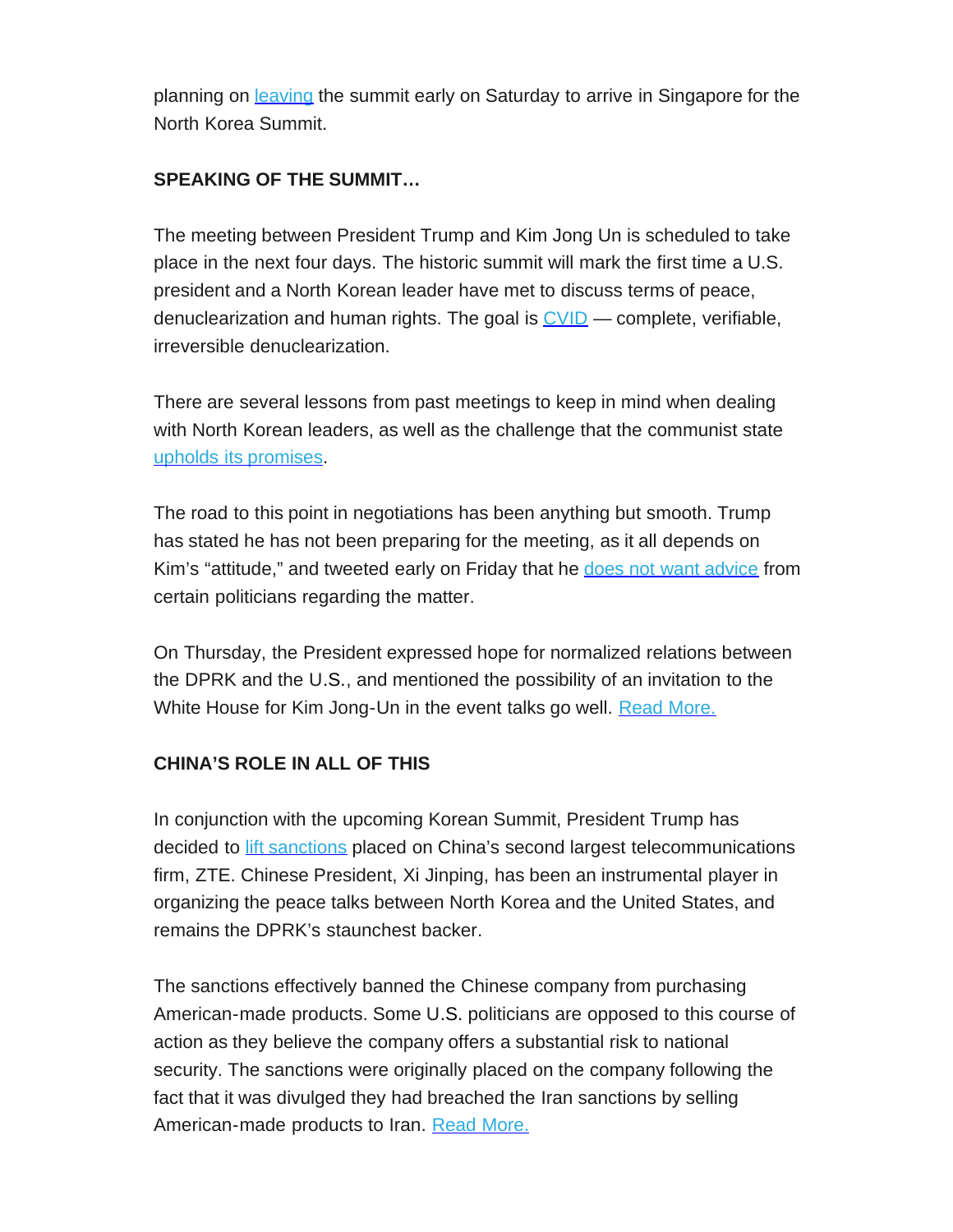# **AI IN THE BATTLEFIELD**

Responding to the concerns of his employees, Sundar Pichai, the current CEO of Google, released a set of [guidelines](https://rooseveltdc.us12.list-manage.com/track/click?u=322456b7b4ad08c1b4904c407&id=ce4861840d&e=5c6d0a3b33) and ethics concerning the use of artificial intelligence. As of June 7th, Google has pledged that it would not work on artificial intelligence projects that would be used for weapons or surveillance systems that violate "internationally accepted norms," and is attempting to chart a course forward for the use of AI that is both principled and pragmatic. Read [More.](https://rooseveltdc.us12.list-manage.com/track/click?u=322456b7b4ad08c1b4904c407&id=edc6050baf&e=5c6d0a3b33)

The U.S. Army has issued a new vision statement for 2018 that details how the service intends to fight against Russia, China and other near-peer competitors in a joint multi-domain conflict. The Army Vision calls for the use of weapons, sustainment systems, aircraft, manned and unmanned combat vehicles, arms formations and tactics to counter potential adversaries across all domains and cites several measures that should be implemented to achieve that vision. [Read](https://rooseveltdc.us12.list-manage.com/track/click?u=322456b7b4ad08c1b4904c407&id=a2be2a1226&e=5c6d0a3b33) More.

# **HILL UPDATE**

House appropriators approved their first draft of the annual defense budget bill Thursday, including a 2.6 percent pay raise for troops, dozens more aircraft for the services and new protections for military families from political fights in Congress.

The bill proposes a \$145.7 billion — \$133 billion in base dollars and \$12.7 billion in the overseas war budget — for equipment and upgrades. It also adds \$318 million to the president's budget request for the Defense Health Program, to include more research into traumatic brain injuries and sexual assault prevention. Read [More.](https://rooseveltdc.us12.list-manage.com/track/click?u=322456b7b4ad08c1b4904c407&id=43cc92ff07&e=5c6d0a3b33)

The Senate Armed Services Committee also released the full bill text and [report](https://rooseveltdc.us12.list-manage.com/track/click?u=322456b7b4ad08c1b4904c407&id=bedede9d57&e=5c6d0a3b33) of the FY2019 National Defense Authorization Act this week. Senator Inhofe, who has taken over as head of the Committee for Chairman John McCain, said the bill addresses China's militarization in the South China Sea and Russia's military aggression and cyber attacks. Read [More.](https://rooseveltdc.us12.list-manage.com/track/click?u=322456b7b4ad08c1b4904c407&id=ad5ad01320&e=5c6d0a3b33)